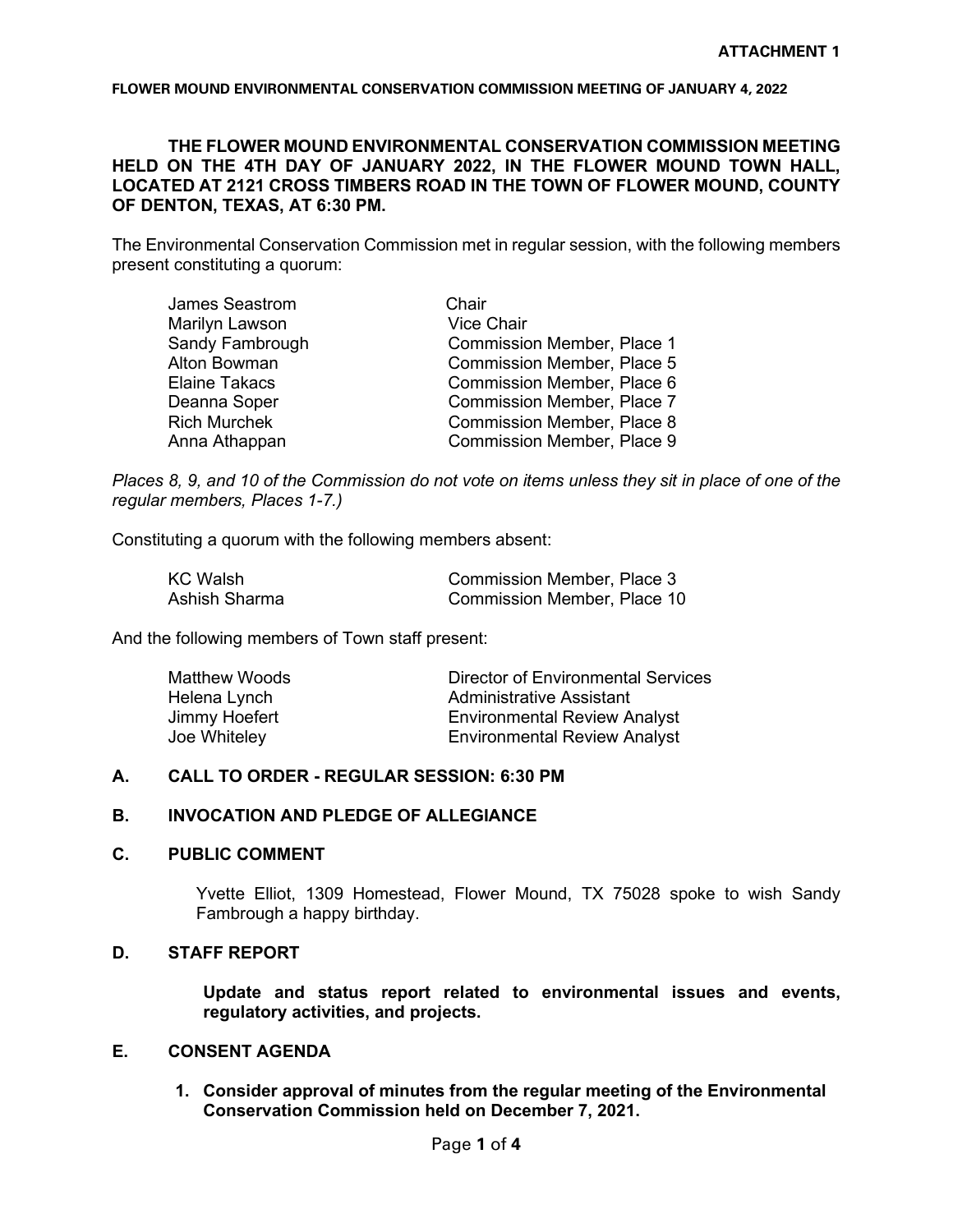### **Commission Deliberation**

Commission Member Fambrough made a motion to approve the December 7, 2021, minutes as presented. Commission Member Lawson seconded the motion.

### **VOTE ON THE MOTION**

**AYES: Fambrough, Lawson, Bowman, Takacs, Soper, Athappan NAYS: None ABSTAIN: None**

**The motion passed with a vote of 6-0-0**

## **F. REGULAR ITEM**

**2. Consider an application for a tree removal permit (TRP21-0028) for three (3) specimen trees on property proposed for development as Embree 2499. The property is generally located west of Long Prairie Road and south of Sagebrush Drive.**

#### **Staff Presenter**

Jimmy Hoefert, Environmental Services Review Analyst, gave a presentation with the following items and answered questions:

- Embree 2499 Tree Removal Permit Application
- Project Information
- General Location
- Detailed Location
- Tree Survey
- Unresolved Item
- Specimen Trees Requested for Removal
- Motion/Recommendation

## **Applicant Presenter**

Verity Cox, Landscape Architect, McAdams Construction, 111 Hillside Dr, Lewisville, TX, 75076 gave presentation and answered questions.

- Letter of intent
- Record plat
- Tree Removal Permit Sign
- Tree  $\#1102 \#1104 \text{Post Oak}$  (3 slides with photo of each tree)
- Tree survey
- Tree Canopy Impact
- Tree survey with aerial

Doug Powell, Planner, McAdams Construction, 111 Hillside Dr, Lewisville, TX, 75076 answered questions.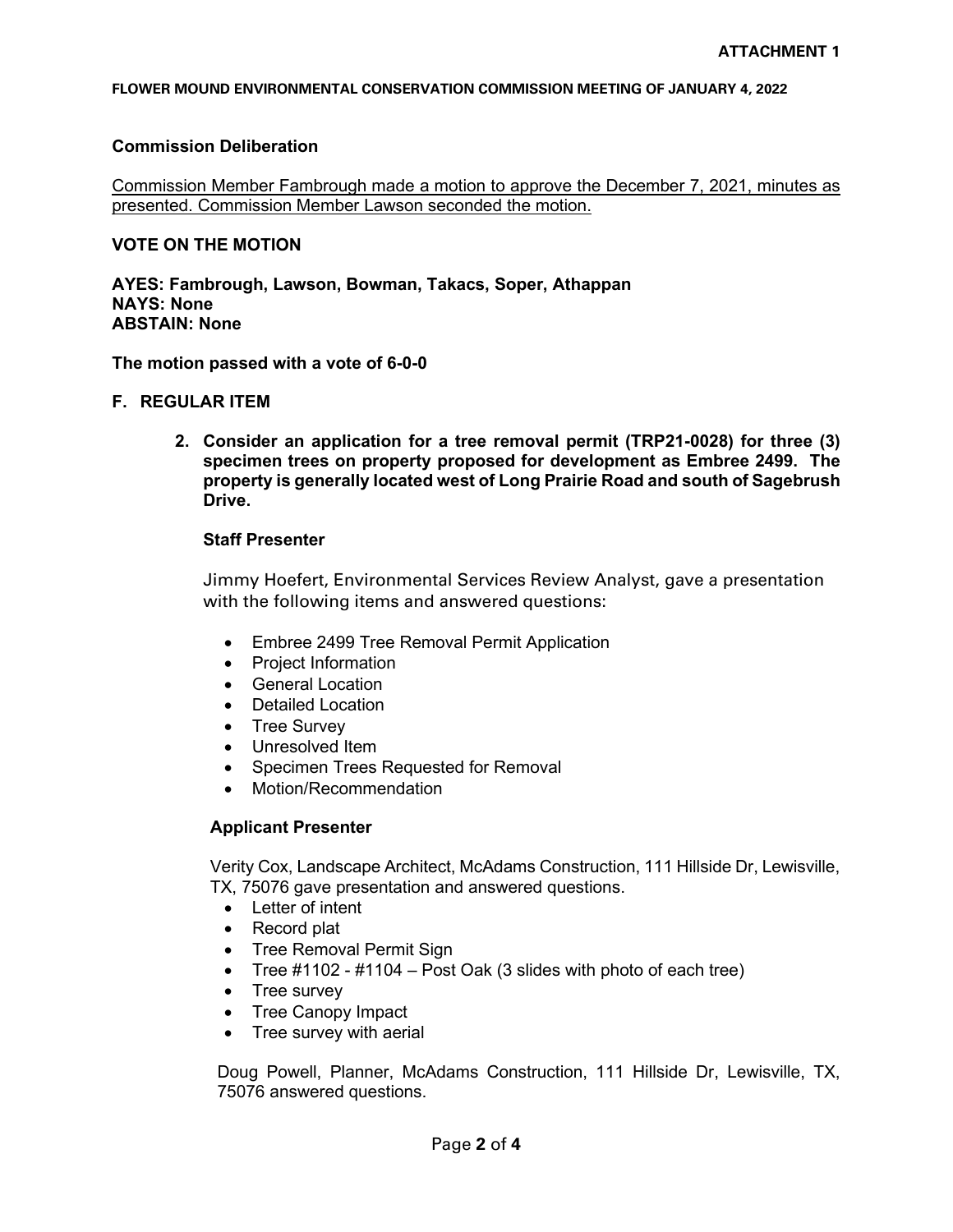### **Commission Deliberation**

Commission Member Soper made a motion to recommend the approval of the requested permit for the removal of three (3) specimen trees on the condition that the applicant works with town staff and TXDOT to try to reduce the deceleration lane length as well as talk with Engineering on altering the retention pond in an attempt to save the three (3) trees up for removal. This is a property proposed for development as Embree 2499. The property is generally located west of Long Prairie Road and south of Sagebrush Drive. Commission Member Lawson seconded the motion.

# **VOTE ON THE MOTION**

**AYES: Athappan, Soper, Bowman, Lawson, Fambrough NAYS: Takacs ABSTAIN: None The motion passed with a vote of 5-1-0**

> **3. Consider an application for a tree removal permit (TRP21-0036) for forty-seven (47) specimen trees on property proposed for development as Townlake Phase 5 & 6 residential development. The property is generally located south of Cross Timbers Road and east of Scenic Drive.**

Commission Member Fambrough made a motion to table item 3 to the Feb 1st ECC meeting. Commission Member Takacs seconded the motion.

#### **VOTE ON THE MOTION**

**AYES: Fambrough, Lawson, Bowman, Takacs, Soper, Athappan NAYS: None ABSTAIN: None The motion passed with a vote of 6-0-0**

> **4. Consider a recommendation to the Planning and Zoning Commission and Town Council of an Open Space Management Plan and Concept Plan for the proposed Townlake Phase 5 & 6 cluster development. The property is generally located south of Cross Timbers Road and east of Scenic Drive.**

Commission Member Fambrough made a motion to table item 4 to the Feb 1st ECC meeting. Commission Member Takacs seconded the motion.

# **VOTE ON THE MOTION**

**AYES: Athappan, Soper, Takacs, Bowman, Lawson, Fambrough NAYS: None ABSTAIN: None The motion passed with a vote of 6-0-0**

## **G. SUBCOMMITTEE REPORT**

Receive updates and status reports related to subcommittee tasks, activities, and projects.